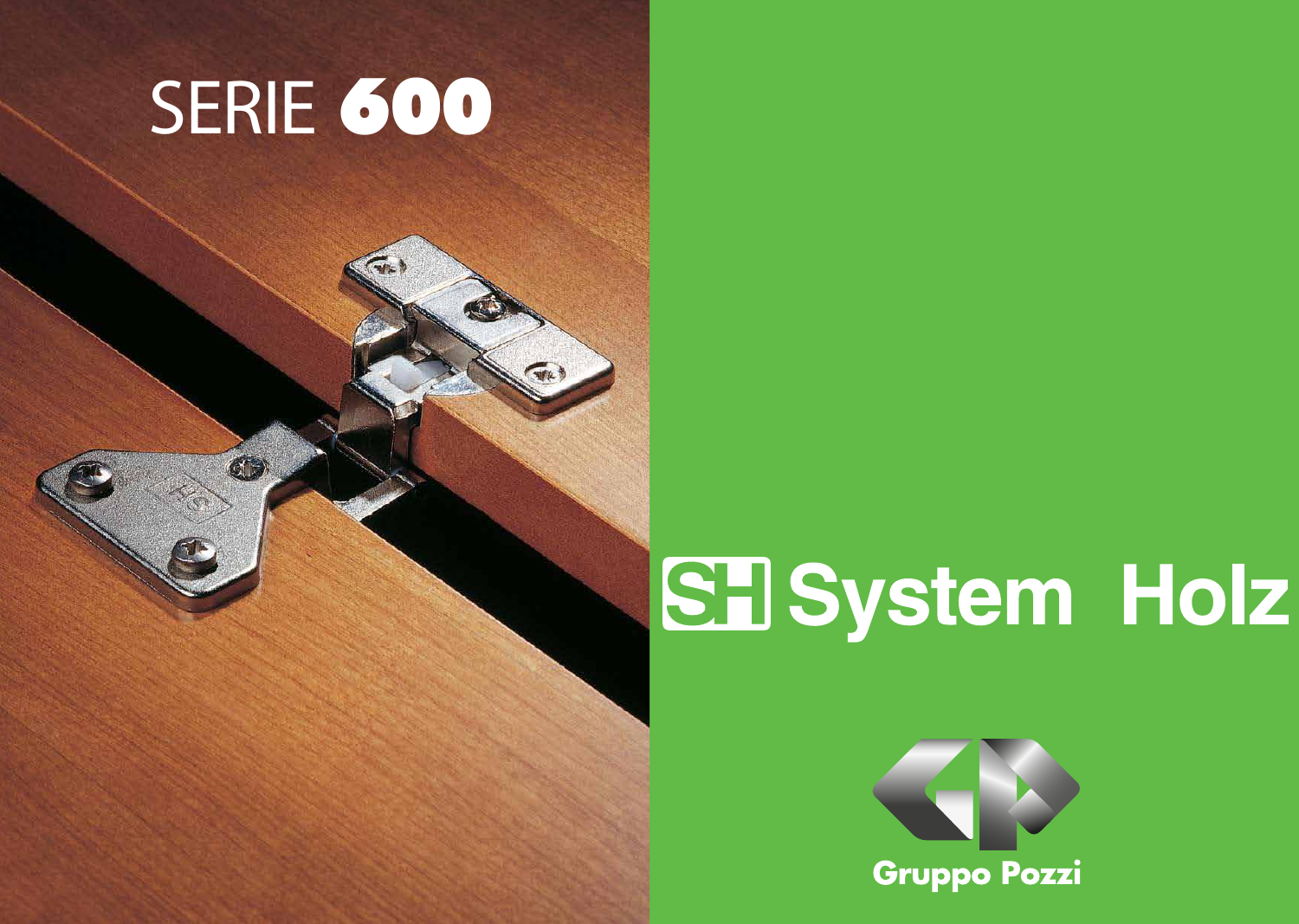

# $77.58.5$



SERIE 600







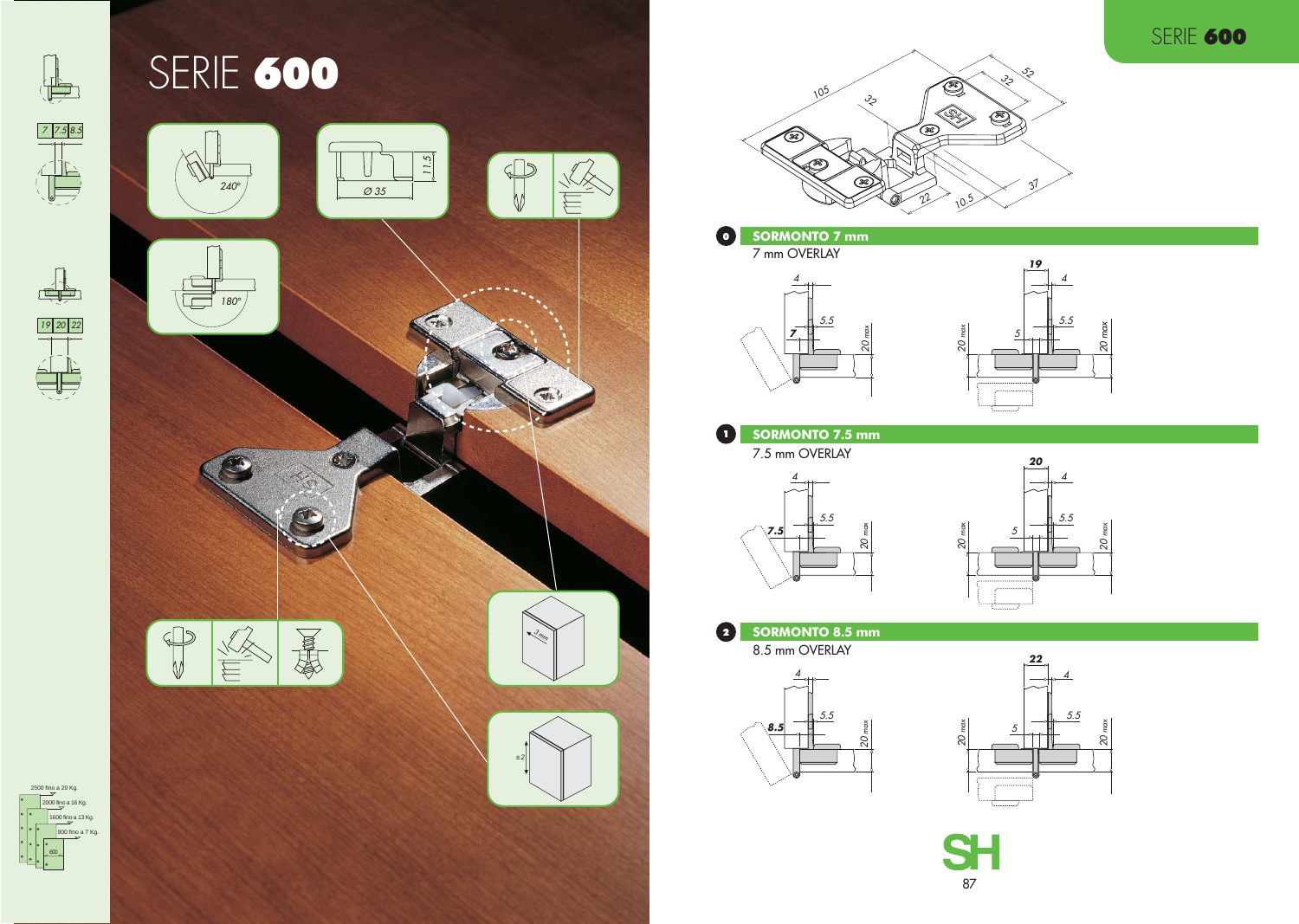

FISSAGGIO A **PRESSIONE**

KNOCK-IN FIXING

3/2

 $\bullet$ 

88









/R10





国家



**PER ANTE VETRO**



| INT. | А   | ι  |  |
|------|-----|----|--|
| 48   | 6   | 62 |  |
| 45   | 9.5 | 62 |  |
| .52  | 5.5 | 66 |  |

### SERIE 600 SERIE 600





 $\sqrt{RQ}$ 







| INT. | $\mathbf{A}$ | DIAM.      | L  |
|------|--------------|------------|----|
| 48   | 6            | 10         | 62 |
| 4.5  | 9.5          | 8          | 62 |
| 52   | 5.5          | $\vert$ () | 66 |